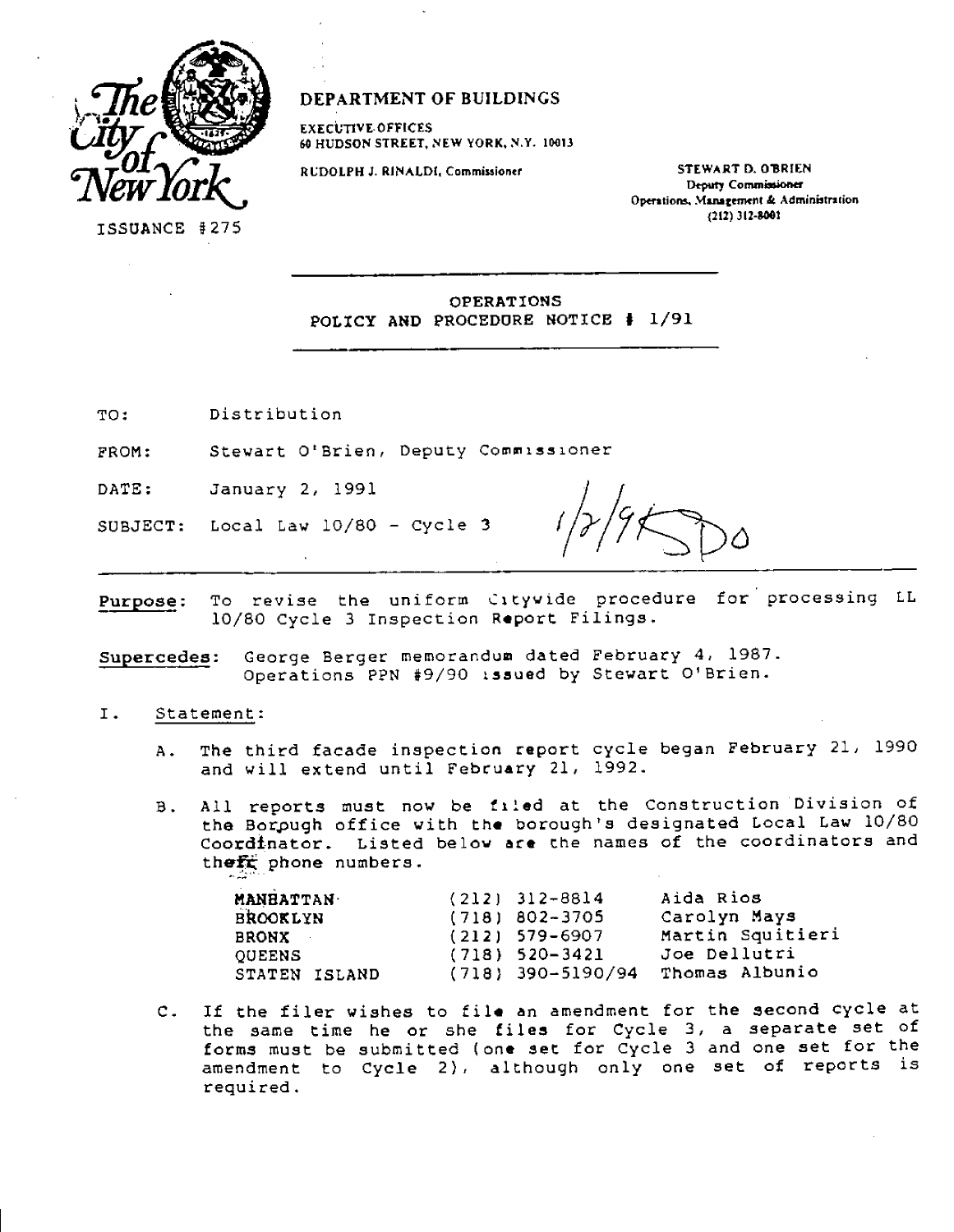## II. **Report Processing:**

- **A. Both the facade report and the TR6 form must be filed at the borough office in triplicate. (The TR6 form has replaced B fora 29A which was used for Cycle 2 filings).**
- **B. The borough coordinator or designee shall verify that both the report and form are signed, sealed and dated by the licensed engineer or registered architect, that microfilm is submitted and that the pre-printed data has not been altered.**
- **C. The borough coordinator or designee receiving the application must clarify with the filer, the cycle (Cycle 2 or Cycle 3) for which the report is being filed. The cycle number shall be written in the space marked "internal use" at the top right corner of the TR6 form.**
- **D. The borough coordinator or designee will check the TR-6 for a/k/a or alternative address information. If this section is incomplete, the coordinators will check the block and lot print-outs provided by MIS and fill in the alternate address as listed on the print-out.**
- **E. A time stamp will be utilized to indicate the date and time that the report is received and the recipient shall enter the submission into a logbook. The logbook shall list each property by address and block and lot (with a/k/a's when applicable) and shall indicate whether the report is for on-going maintenance or a** safe, precautionary or an unsafe condition. **Additionally, a column for a plan examiner's initials (see Item III) shall be included in the log.**
- **F. One copy of all reports and forms are to be kept at the borough office and one will be returned to the applicant once it has been processed. One copy will be forwarded to Quality Control (who will check for accuracy and forward to MIS), except for those amended reports changing the status of a previous, unsafe**  filing. Amended reports for previously unsafe filings are to be **forwarded directly to the Local Law 10/80 Coordinator at the Local Law Enforcement unit. Any other type of amended report goes directly to Quality Control for processing.**
- **G. All 10/80 reports classified as "unsafe" are to be sent with a transmittal sheet to Quality Control at the end of each week. The borough coordinator shall batch all other 10/80 reports by type and send them, with a transmittal sheet, to Quality Control at 60 Hudson Street on the first Monday of each month.**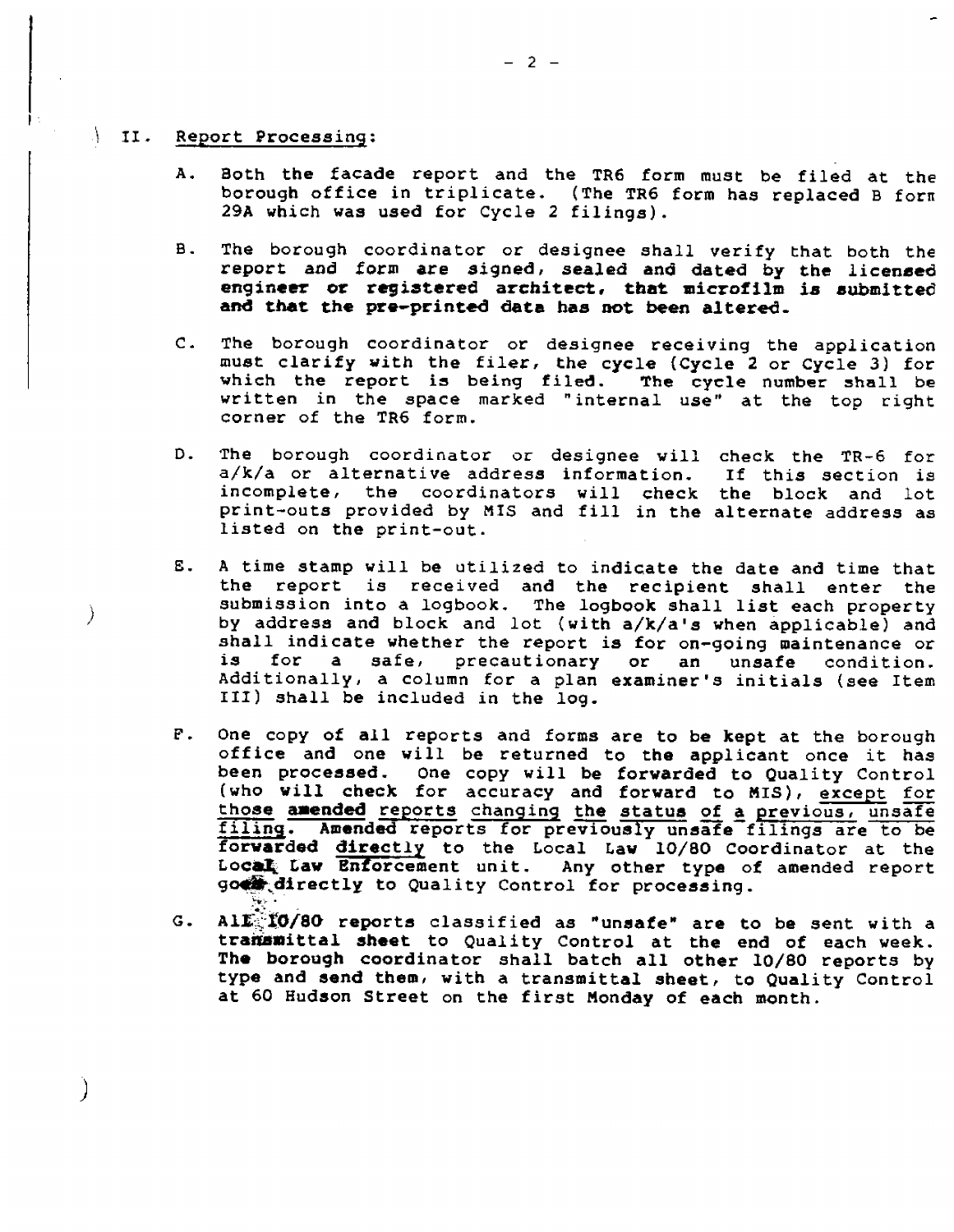H. Quality Control will conduct periodic spotchecks of the Local Law 10/80 master file to insure that the report information has been recorded. Quality Control may discard any fully processed reports after a spotcheck has been conducted. The borough coordinators must keep their copy of the report for their files.

#### III. Precautionary Reports:

 $\left\langle \right\rangle$ 

- **A. Each borough shall designate one or more plan examiners who will be responsible for examining, on a monthly basis, 10% of all LL**  10/80 **\*precautionary reports."**
- B. The examiner will review the previous month's log and examine **every 10th precautionary entry\_**
- C. The examiner shall determine that the report complies with the requirements of the revised LL 10/80 Rules and Requiations. The requirements of the revised LL 10/80 Rules and Regulations. The revised Rules and Regulations are attached. If the examiner  $\le$  revised Rules and Regulations are attached. determines that the report does not comply with LL 10/80 requirements, he shall alert the borough coordinator who will contact the Local Law 10/80 Coordinator of the Local Law Enforcement Unit at 60 Hudson Street. The Enforcement Unit will notify the applicant that the report filed is unacceptable and must be re-submitted as "unsafe."
- D. The plan examiner shall initial the borough coordinator's log to<br>indicate acceptance of all precautionary reports. If the indicate acceptance of all precautionary reports. examiner finds the report to be unacceptable he will make note in the borough coordinator's log and the borough coordinator will contact the Local Law 10/80 Unit so that they may notify all concerned parties.

#### IV. Unsafe Filings, Violations and Summonses:

- A. The borough coordinator will send the unsafe filings to Quality Control for processing. Quality Control will **make** a copy of the reports and send them to the Local Law 10/80 Coordinator at the Local Law Enforcement Unit. Quality Control will also forward the information to MIS who will issue the violations.
- B. MIS will issue violations for unsafe conditions and for failure to file a report.
- C. Unsafe violations may result in summonses that will be initiated and monitored by LL 10/80 Enforcement Unit.
- D. violation notices will be distributed as follows: One copy to the owner/premises, one to the LL 10/80 Coordinator at 60 Hudson<br>Street and one to the appropriate borough coordinator. All Street and one to the appropriate borough coordinator. court cases and dispositions shall be monitored at the LL 10/80 Enforcement Unit.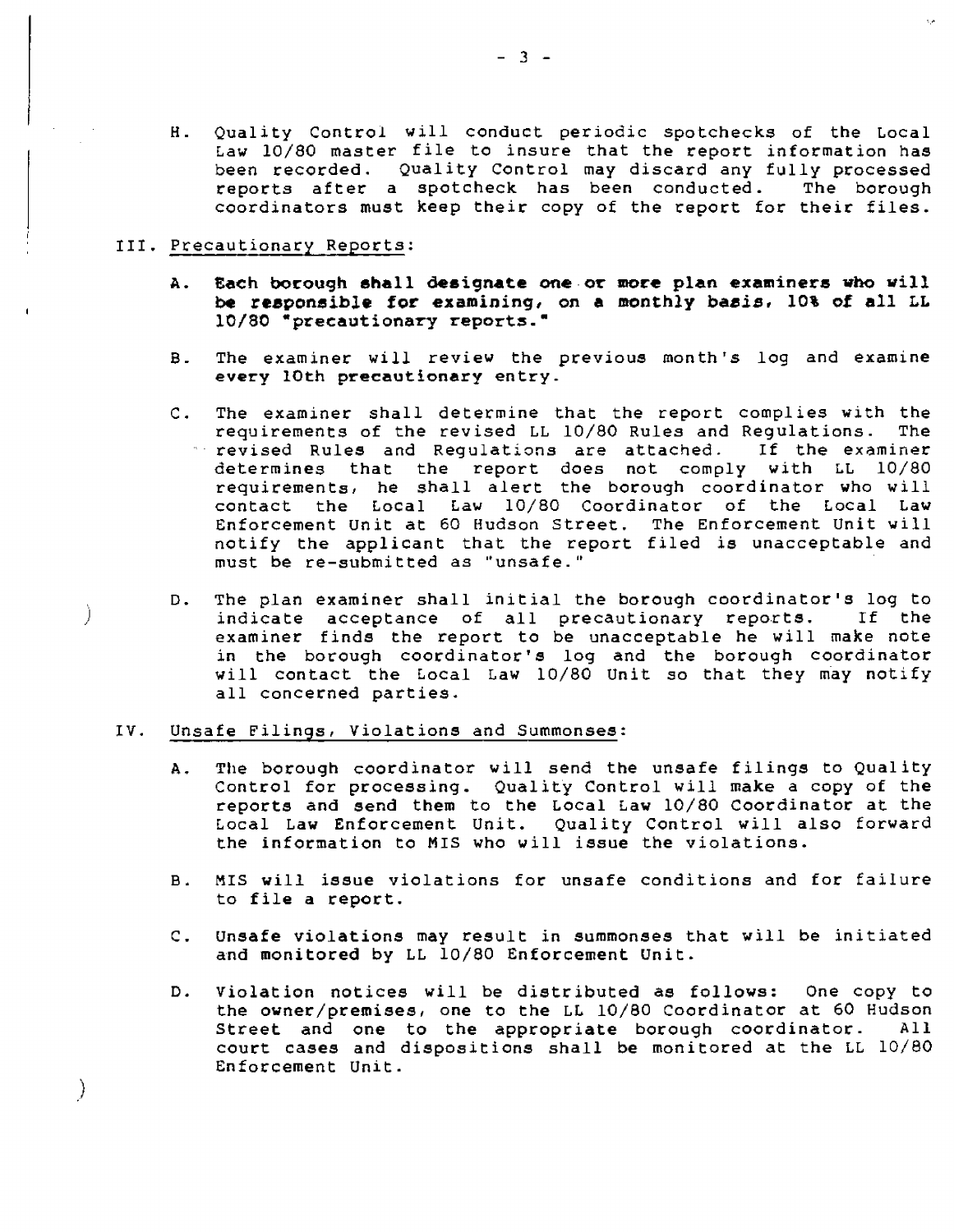#### V. Amended Filings:

 $\mathcal{C}$ 

Ì

- A. When applicants file amended reports to change the status of  $\epsilon$ building from unsafe to safe or precautionary, he or she must file at the borough office. The borough office must forward  $\epsilon$ copy of the report directly to the LL 10/80 Coordinator at 6C Hudson Street. The borough office does not forward a copy to **Quality Control.**
- **B. LL 10/80 Enforcement Unit will forward the folder to Pat Iaccobazzo (Asst. to Deputy** Commissioner for Technical Affairs) who will review the report to determine compliance. If the report complies, Pat **Iaccobazzo** will notify LL 10/80 tc distribute notice of dismissal.
- C. LL 10/80 Enforcement Unit will send notices of dismissal to the owner and architect or engineer.
- D. LL 10/80 Enforcement Unit will immediately send a copy of the amended report to Quality Control and notify them of the dismissal. Quality Control will forward this information to MIS who will remove the violation from the system.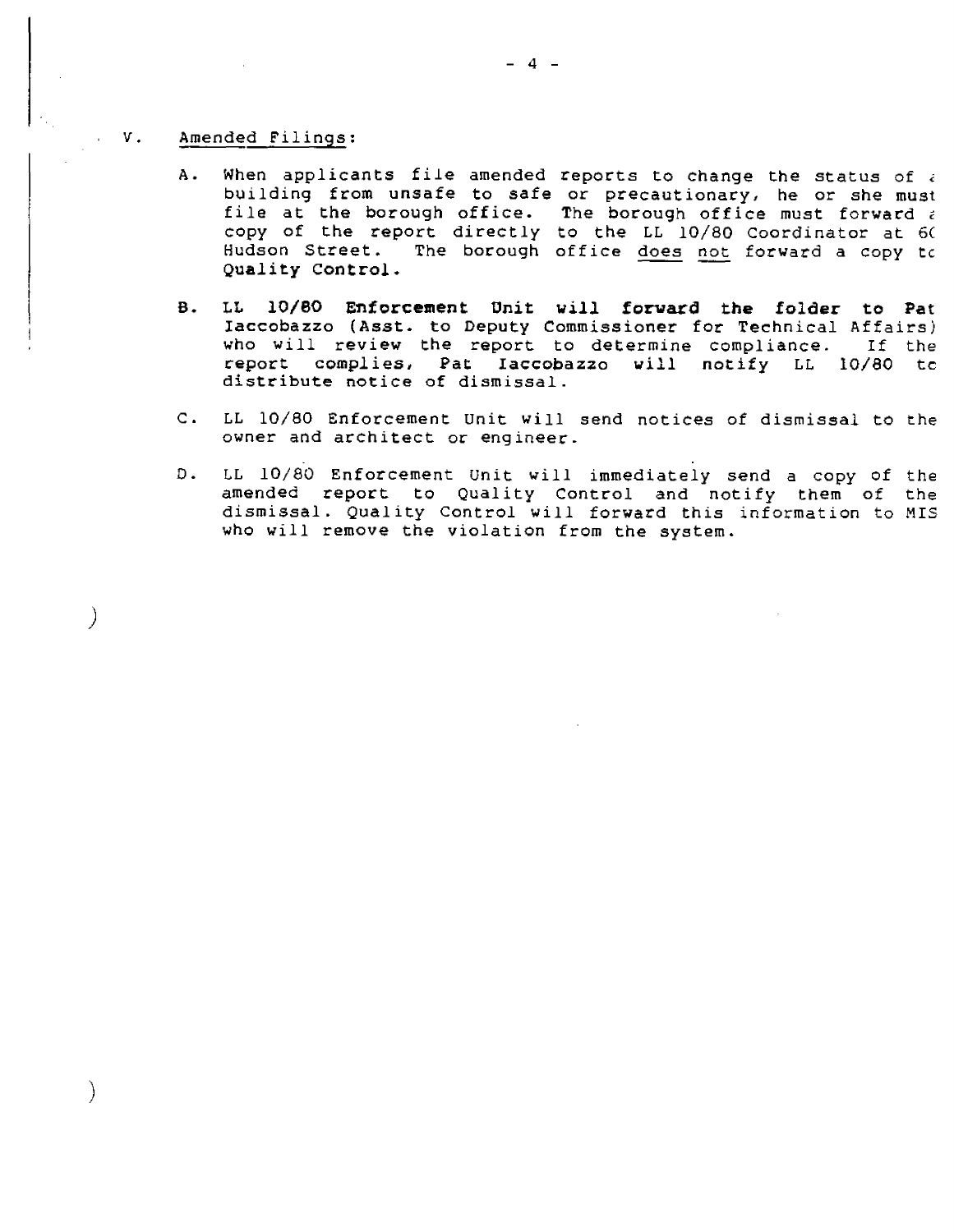

# **DEPARTMENT OF BUILDINGS**

**EXECUTIVE OFFICES 60 HUDSON STREET, NEW YORK, N.Y. 10013** 

**RUDOLPH 2. RINALDL Commissioner STEWART D. OBRIEN** 

**Deputy Commissioner Operations. Management & Administration (212) 312-1001** 

# **MEMORANDUM**

TO: **Distribution** 

FROM: Stewart O'Brien

DATE: January 3, 1991

 $4500$ 

SUBJECT: PPN #1191 - Revisions to LL 10/80 Cycle 3 Processing Procedures

Please review the enclosed PPN and immediately begin following the new procedures. In brief, the following changes were made:

## **Page 2, Section II - Report Processing:**

- D. Borough coodinators must check for alternative address or a/k/a information. If any coordinator does not have a print-out sorted in block and lot order, please contact Ilyse Fink at (212) 312-8115. /
- F. Borough Coodinators will forward all reports to Quality Control, except for amended reports which change the status of a previous unsafe filing to a precautionary or safe status. These must be sent directly to the Local Law 10/80 Enforcement Unit.

### **Page 3, Section II continued:**

**H. To avoid duplication, Quality** Control will **no longer send fully** processed reports back to **the borough office. The borough office already has** a copy for its files.

## **Page 3, Section IV - Unsafe Filings, Violations and Summonses:**

A. Borough Coordinators will send copies of unsafe reports to Quality Control. Quality Control will make a copy of each report, and forward them to the Local Law 10/80 Enforcement Unit.